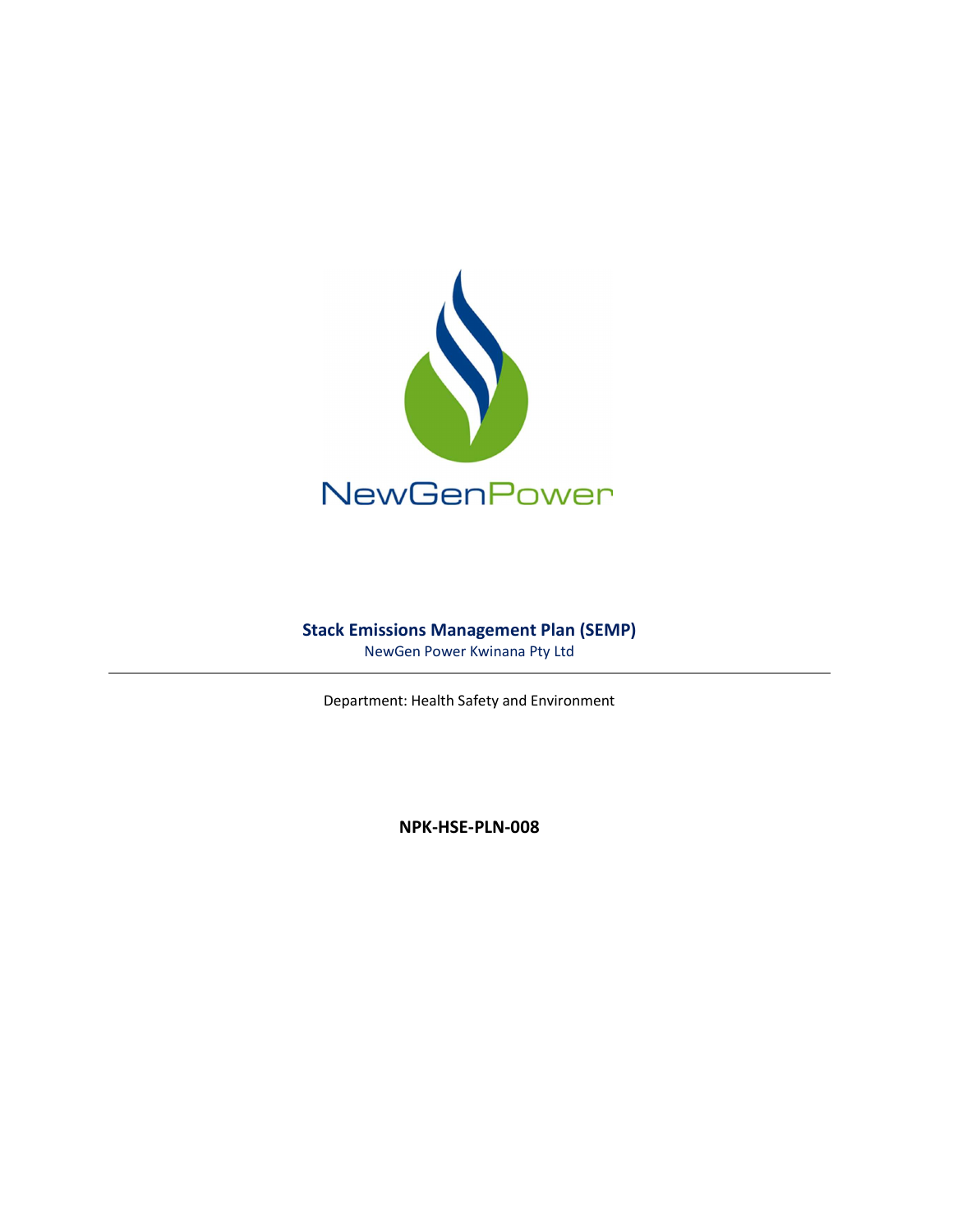

# **Document History**

| Date.         | <b>Document Number</b> | <b>Amended Section</b>                                                                                                        | <b>Author</b>                               | Approved By                           | <b>Management</b><br><b>Committee</b><br>Approval |
|---------------|------------------------|-------------------------------------------------------------------------------------------------------------------------------|---------------------------------------------|---------------------------------------|---------------------------------------------------|
| Oct<br>2006   | NPK-COR-TMP-003-0      | New Document                                                                                                                  | Simon Welchman                              | Simon Welchman                        | N/A                                               |
| April<br>2014 | NPK-COR-TMP-003-0.2    | Section 5.1 NO <sub>x</sub> limit<br>increased<br>Section 7.1 New software<br><b>CEMS</b>                                     | Hayden Henderson,<br><b>Station Chemist</b> | M. Hammond.<br><b>Station Manager</b> | N/A                                               |
| Aug<br>2021   | NPK-HSE-PLN-008-0      | Plan revised throughout<br>in accordance with DWER<br>requests as part of<br>approved S45C<br>amendment for increase<br>in NO | V. Yeo,<br>Process & Chemical<br>Engineer   | M. Hammond,<br><b>Station Manager</b> | N/A                                               |

# **Contents**

| $\mathbf{1}$   |  |
|----------------|--|
| 11             |  |
| 1.2            |  |
| 1.3            |  |
| 1.4            |  |
| 1.5            |  |
| 1.6            |  |
| 2 <sub>1</sub> |  |
| 2.1            |  |
| 2.2            |  |
| 3 <sub>1</sub> |  |
| 3.1            |  |
| 3.2            |  |
| 3.3            |  |
| 3.4            |  |
| $\mathbf{4}$ . |  |
| 4.1            |  |
| 4.2            |  |
| 4.3            |  |
| 5.             |  |
| 6.             |  |
| 7 <sub>1</sub> |  |
| 8.             |  |
| 9.             |  |
| 9.1            |  |
| 9.2            |  |
| 9.3            |  |
| 10.            |  |
| 11             |  |
| 12.            |  |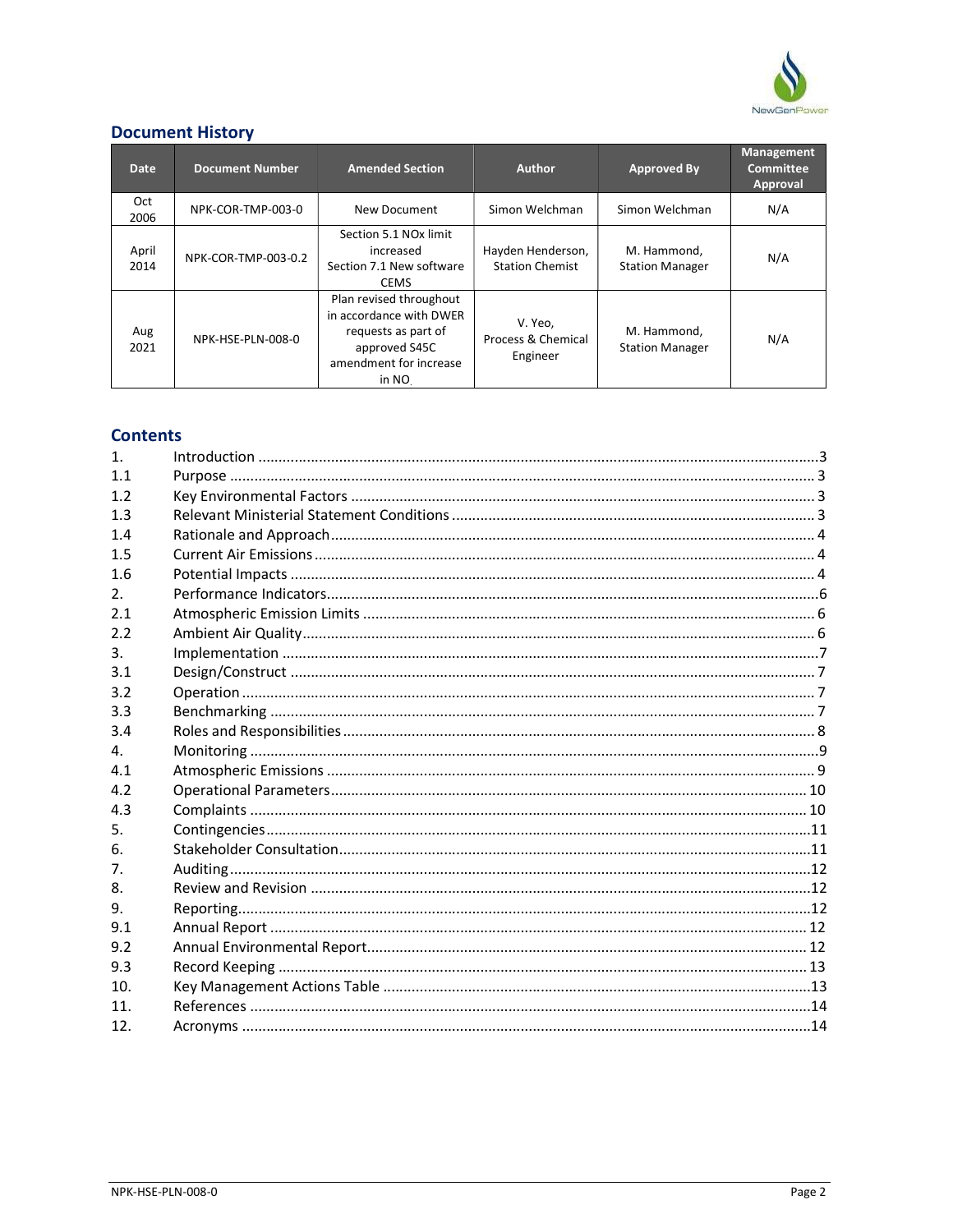

## 1. Introduction

NewGen Power Kwinana Pty Ltd (hereby referred to as NPK or the premises) holds Ministerial Statement 0698 (MS698), approved on 7th November 2005 by Environmental Protection Authority (EPA) (amended on 15th August 2007 and 3<sup>rd</sup> November 2020 under Section 45C of the Environmental Protection Act 1986) for the construction, operation and maintenance of a combined cycle base load power plant in Kwinana.

The power plant has been in commercial operation since December 2008 and is part of the South West Interconnected System (SWIS). The power station comprises a 160MW combined-cycle gas turbine, with an 80MW heat recovery steam generator (HRSG) and steam turbine. An additional 80MW generation capacity is available from supplementary (or duct) firing, providing a total nominal capacity of 320MW. The premises are fired by natural gas supplied from the North-West Shelf and use low-NO<sub>x</sub> burners.

### 1.1 Purpose

This Stack Emission Management Plan (SEMP) details the measures that are required to manage key atmospheric emissions from the power plant. This plan does not include Greenhouse Gas (GHG) emissions which are specifically managed via the Greenhouse Gas Abatement Plan (NPK, 2006). NPK is proposing that, in future, the GHG will be managed under the Greenhouse Gas Management Plan (NPK, 2021) which has been provided to DWER and is currently pending approval.

The key atmospheric emissions relevant to this plan are oxides of nitrogen. Oxides of nitrogen consist of nitrogen dioxide and nitric oxide. Elevated levels of nitrogen dioxide can cause detrimental impact to human health. Other minor atmospheric emissions associated with combustion efficiency and relevant to this plan includes carbon monoxide and volatile organic compounds (VOCs).

### 1.2 Key Environmental Factors

This SEMP specifically relates to the 'Air Quality' environmental factor (EPA, 2020), as defined by the EPA. The objective for this factor is:

'To maintain air quality and minimise emissions so that environmental values are protected.'

### 1.3 Relevant Ministerial Statement Conditions

This SEMP and the management of atmospheric emissions from the power plant are a requirement of the following MS698 Conditions:

| <b>Condition</b> | <b>Requirement</b>                                                                                                                                                                                                                                                                                                                       | <b>Addressed in Section</b> |
|------------------|------------------------------------------------------------------------------------------------------------------------------------------------------------------------------------------------------------------------------------------------------------------------------------------------------------------------------------------|-----------------------------|
|                  | Prior to commencement of construction, the proponent<br>shall prepare a Stack Emissions Management Plan, to                                                                                                                                                                                                                              | 1. Section 3.2              |
|                  | ensure that best available practicable and efficient<br>technologies are used to minimise total air emissions                                                                                                                                                                                                                            | 2. Section 2.1 & 4.1        |
|                  | from the power station, to the requirements of the<br>Minister for the Environment on advice of the<br>Environmental Protection Authority.                                                                                                                                                                                               | 3. Section 4.3 & 9          |
| 698:M8.1         | This Plan shall address:<br>1. specific measures to minimise total air emissions<br>from the power station to meet emission limits<br>consistent with best practicable technology and<br>current industry standards;<br>2. monitoring of air emissions, including nitrogen<br>oxides (NOx) and volatile organic compounds<br>(VOCs); and |                             |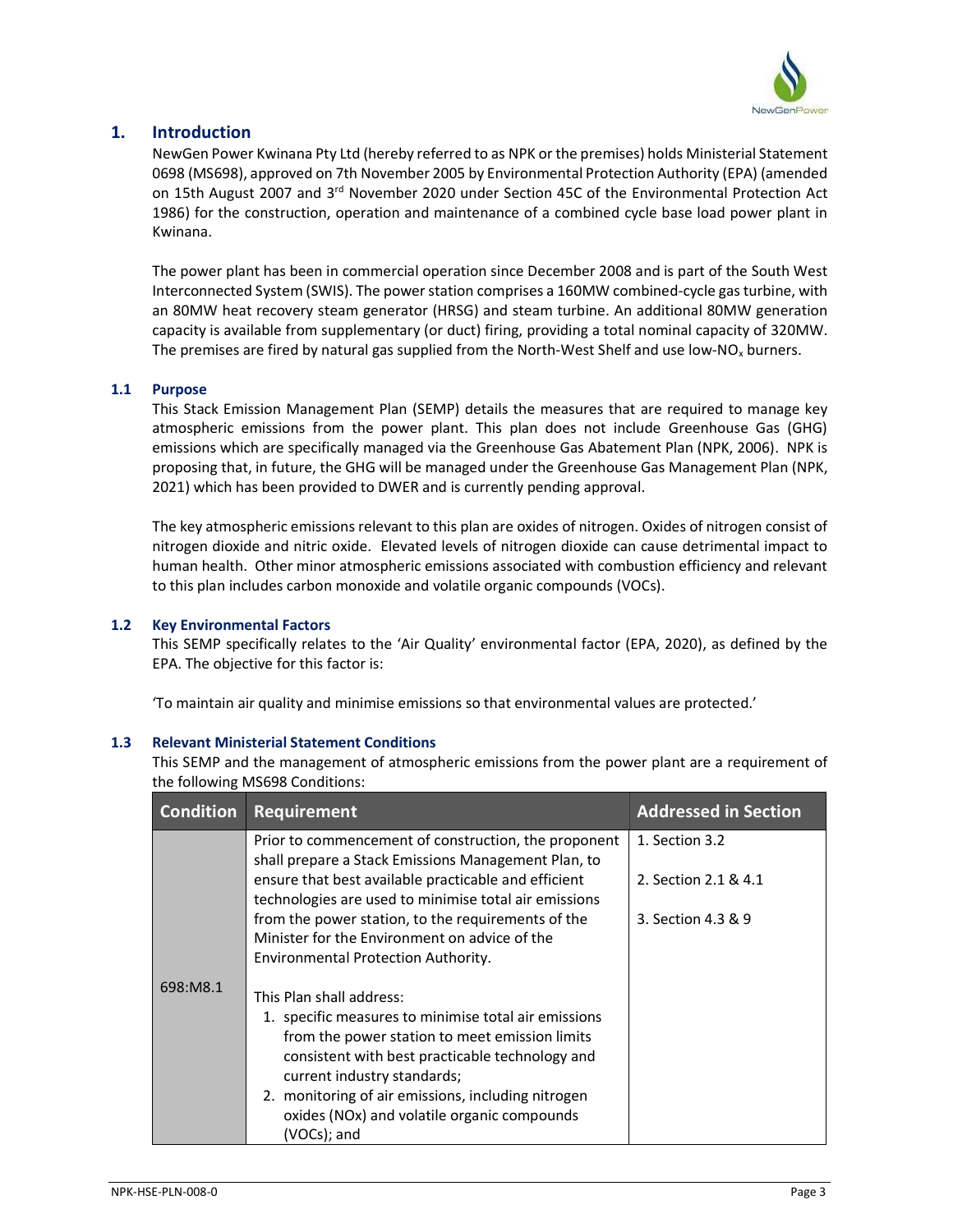

|          | 3. public reporting of air emissions and any       |               |  |
|----------|----------------------------------------------------|---------------|--|
|          | complaints about air emissions.                    |               |  |
| 698:M8.2 | The proponent shall implement the Stack Emissions  | Section 8 & 9 |  |
|          | Management Plan required by condition 8-1.         |               |  |
|          | The proponent shall make the Stack Emissions       |               |  |
| 698:M8.3 | Management Plan required by condition 8-1 publicly | Section 6     |  |
|          | available.                                         |               |  |

Table 1: Ministerial Statement Requirement and Reference

### 1.4 Rationale and Approach

This SEMP outlines how atmospheric emissions from the power plant are monitored and managed to maintain air quality and minimise emissions so that environmental values are protected. This objective acknowledges that emissions to air from the power plant occur and that the impacts from these can be mitigated by implementing this SEMP.

### 1.5 Current Air Emissions

Air emissions from the Site are currently discharged to atmosphere via the main stack located at the western end of the Project site.

The air quality in the vicinity of the Kwinana Industrial Area is dominated by industrial emissions and to a lesser extent by motor vehicles and other domestic activities in the local area and from the city of Perth. A large proportion of industrial air emissions that occur in the Perth airshed are due to industries that are located in the Kwinana Industrial Area (SLR 2020).

The Department of Water and Environmental Regulation (DWER) and Kwinana Industry Council operate ambient air quality monitoring stations at various locations within the Perth metropolitan area. Eight of these sites, namely, South Lake (DWER:  $SO_2$ , NOx, PM<sub>10</sub> and PM<sub>2.5</sub>), Miguel Rd (KIC; SO<sub>2</sub>), Fancote Ave (KIC: SO<sub>2</sub>, PM<sub>10</sub>), Wattleup (DWER: SO<sub>2</sub>), Abercrombie Road (KIC: SO<sub>2</sub>), Calista (DWER: NOx, PM<sub>2.5</sub>), North Rockingham (DWER: NOx, SO<sub>2</sub>) and Hillman Primary School (DWER: NOx, PM<sub>2.5</sub>) are close to the Kwinana Industrial area and provide useful information for establishing the existing levels of air pollutants.

A review of the most recent data from the closest monitoring station (South Lake) was used to assess the performance of the Power Station for NOx and carbon monoxide (CO). The review showed that there have been no exceedances of the NEPM standard for  $NO<sub>2</sub>$  of 246 $\mu$ g/m<sup>3</sup> between 2015 and 2018.

The 90<sup>th</sup> percentile concentrations (representing the highest 10% of all measurements) of NO<sub>2</sub> at South Lake are less than 55  $\mu$ g/m<sup>3</sup> (SLR, 2020). The annual average for the location was recorded as 14.2 $\mu$ g/m<sup>3</sup> and well below guideline levels (SLR 2020). This is similar to the levels reported for other years.

### 1.6 Potential Impacts

The exhaust gases from the gas fired turbine and the supplementary duct firing system are emitted to the atmosphere from a 60-meter high stack. The total mass of  $NO<sub>x</sub>$  to be emitted from the power plant was predicted to be 636 tonnes per year. NO<sub>x</sub> consists of nitrogen dioxide and nitric oxide. Elevated levels of nitrogen dioxide can affect human health and adversely affect air quality.

Following assessment by the EPA in August 2005, it was determined that the original proposal could be managed to meet the EPA's environmental objective based on the summary below:

- Results of the dispersion modelling indicated that it is unlikely that the NEPM ambient air quality standard would be exceeded by the power plant;
- The design and construction of NPK, particularly in relation to the installation of dry low-NOx burners; and
- Recommended Condition number 8, which requires the proponent to prepare and implement a monitoring strategy to gauge in-stack air emissions.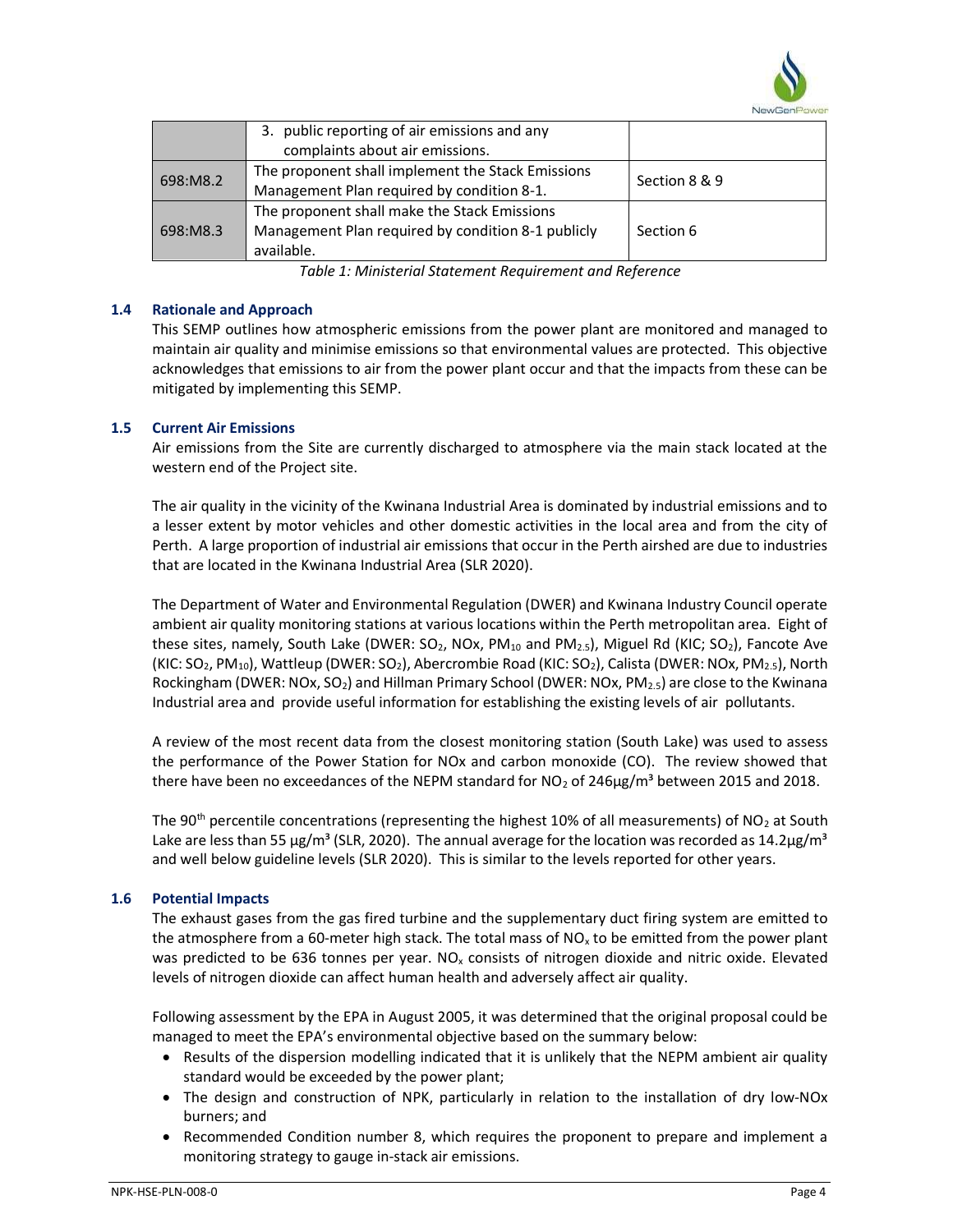

A change was approved to MS698 via a Section 45c application on Tuesday 3<sup>rd</sup> November 2020 to:

- Include an additional mode of operation;
- Increase the authorised limit of oxides of nitrogen (NOx); and
- Update location maps (Figures 1 and 2).

Specifically, Table 1, Schedule 1 of MS698 (now Table 2) was amended to increase emissions to air (NO<sub>x</sub>) from 25 - 31 parts per million by volume (ppmv) to 31ppmv (gas turbine above switchover) and 60ppmv  $(123mg/Nm<sup>3</sup>)$  (gas turbine below switchover) for an hourly averaging period and a total of 880 tonnes per year.

Prior to the approved increase in  $NO<sub>x</sub>$ , NPK's SEMP approved by the EPA in 2014 regulated the emission to air limit for NOx at 34ppmv or 70mg/Nm<sup>3</sup>.

Prior to the approved change, the gas turbine (GT) operated above switch over point at or below 33ppmv  $NO<sub>x</sub>$  using 72 EV burners. Switch over point is the point in which the GT switches from pilot burner mode to pre-mix burner mode. This occurs at ~160MW combined cycle load. When the GT is operating below switch over NO<sub>x</sub> may increase up to a maximum of 60ppmv (123mg/Nm<sup>3</sup>).

Due to market demands, NPK targeted GT operational loads at less than 57%. Once the GT is running below the switch over point (57 to 58% and vice versa) the  $NO<sub>x</sub>$  emissions have the potential to increase up to 60ppmv (123mg/Nm<sup>3</sup>). NPK therefore proposed to run at a maximum of 60ppmv (123mg/Nm<sup>3</sup>) when the gas turbine is below switchover.

To support the requested change and assess the potential air quality impacts arising from emissions of  $N_{\text{O}_X}$  (expressed as nitrogen dioxide (NO<sub>2</sub>)) an air quality assessment was undertaken (Ramboll, 2019). Four scenarios were considered in the air quality assessment: one representing the existing operations, and three representing proposed operations with variable operating loads and associated emissions profiles. The cumulative impact of emissions associated with the proposed upgrade of the power plant were also assessed at nominated receptors using available ambient air quality monitoring data. Results indicated that  $NO<sub>2</sub>$  ground level concentrations (GLCs) in isolation and cumulatively with background concentrations for the operation scenarios would remain below both the 1-hr and the annual average  $NO<sub>2</sub>$  NEPM Standards. The results were similar to those associated with the prior emissions scenario. The high exhaust temperatures associated with the high load 60 ppmv (123mg/Nm<sup>3</sup>) scenarios in the new operation conditions increase the buoyancy of the plume and aids in dispersion.

Moreover, the cumulative GLCs using the maximum measured ambient  $NO<sub>2</sub>$  concentrations included the impact of the emissions from the power plant operating under the then existing emissions scenario and it was assumed that the maximum monitored concentration would occur at the same time as the maximum predicted concentration.

As mentioned in Section 1.4, the SEMP outlines how atmospheric emissions from the power plant are monitored and managed to maintain air quality and minimise emissions so that environmental values are protected. This objective acknowledges that emissions to air from the power plant occur and that the impacts from these can be mitigated by implementing this SEMP.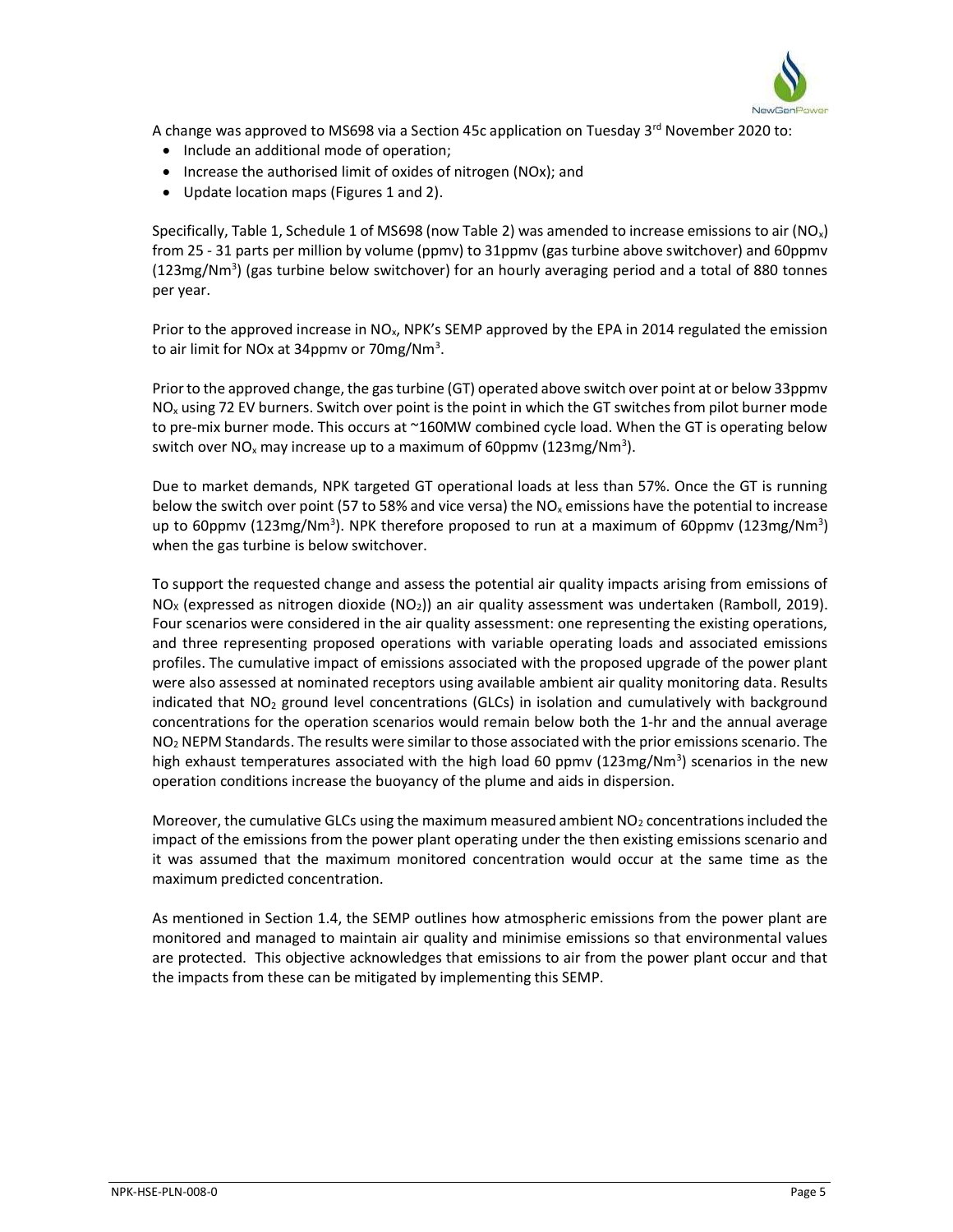

# 2. Performance Indicators

### 2.1 Atmospheric Emission Limits

Emissions of air pollutants from the NewGen Power Station stacks shall be below the limit(s) specified in Table 2.

| Air<br>pollutant      | <b>Operational</b><br>$\text{condition}^1$ | Emission concentration limit <sup>,2,3</sup>                                                                                     | <b>Averaging</b><br>period |
|-----------------------|--------------------------------------------|----------------------------------------------------------------------------------------------------------------------------------|----------------------------|
|                       | With duct<br>firing<br>$\approx$ 320 MW    | 31 ppmv or 64 mg/Nm <sup>3</sup> (gas turbine<br>above switchover) 60 ppmv or 123<br>$mg/Nm3$ (gas turbine below<br>switchover). | 1-hour                     |
| Oxides of<br>nitrogen | Without duct<br>firing                     | 31 ppmv or 64 mg/Nm <sup>3</sup> (gas turbine<br>above switchover) 60 ppmv or 123<br>$mg/Nm3$ (gas turbine below<br>switchover). | 1-hour                     |
|                       | All                                        | 880 tonnes                                                                                                                       | Annual                     |
| Carbon                | All                                        | 50 ppmv or 63 mg/Nm <sup>3</sup>                                                                                                 | 1-hour                     |
| monoxide              | All                                        | 750 tonnes                                                                                                                       | Annual                     |
| VOCs n-               | All                                        | 10 ppmv or 20 mg/Nm <sup>3</sup>                                                                                                 | 1-hour                     |
| propane<br>equivalent | All                                        | 2 tonnes                                                                                                                         | Annual                     |

Table 2: Atmospheric emission limits

Note:  $1$  Excluding start up, Commissioning and shutdown,

<sup>2</sup> Corrected to 15%  $O_2$  basis,

 $3 \text{ mg}/\text{Nm}^3$ , referenced to 0 $\text{°C}$ , 101.3 kPa and 15% O<sub>2</sub>,

## 2.2 Ambient Air Quality

Ambient concentrations of air pollutants as a result of emissions from the power station should not exceed the standards specified in Table 3.

| <b>Air Pollutant</b> | <b>Averaging Period</b> | Standard <sup>1</sup>      |
|----------------------|-------------------------|----------------------------|
| Nitrogen Dioxide     | 1-hour                  | 246 $\mu$ g/m <sup>3</sup> |
|                      | Annual                  | $60 \mu g/m^3$             |
| Carbon Monoxide      | 8-hour                  | 11 mg/m <sup>3</sup>       |

Table 3: Ambient air quality standards

Note: 1National Environment Protection (Ambient Air Quality) Measure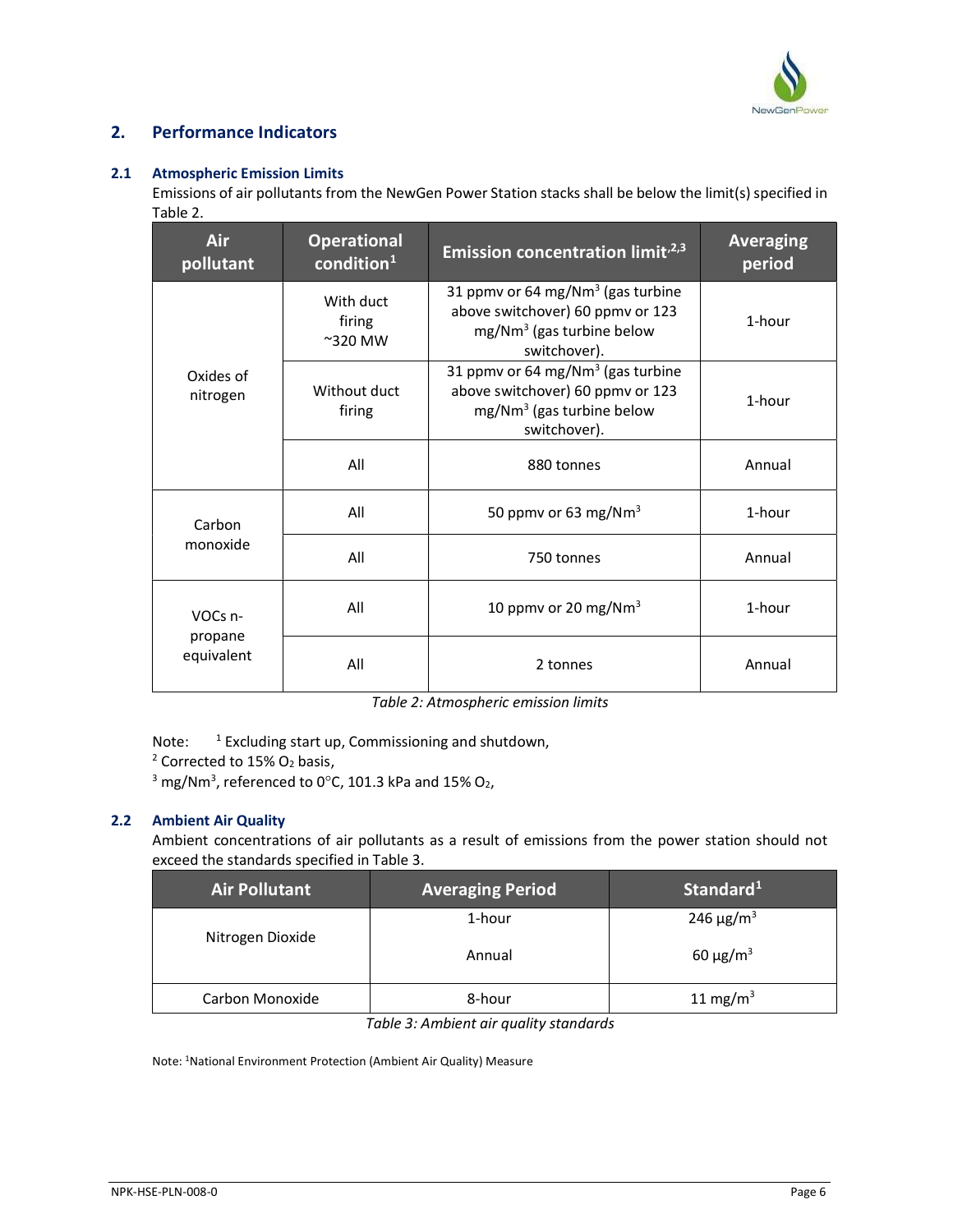

# 3. Implementation

#### 3.1 Design/Construct

The power station has been designed and constructed to comply with the emission concentration limits specified in Section 2.1.

#### 3.2 Operation

The Power Station shall be maintained and operated in a proper and efficient manner in accordance with the manufacturer's recommendations. The Power Station shall be operated in accordance with the manufacturer's operation and maintenance manual to ensure compliance is achieved with the emission concentration limits specified in Section 2.1.

The following measures to minimise total air emissions are implemented by NPK include:

- Start up: To minimise emissions during start-up, the duration of the start-up cycle shall be minimised as far as possible in accordance with manufacturer's specifications. A normal cold start cycle should be ~150 minutes.
- Natural gas EV burners are removed, inspected and replaced (if required) every 5 years.
- Natural gas lancers are removed, inspected and replaced (if required) every 5 years.
- Main gas control valves are overhauled every 1.5 years.
- All gas control valves are overhauled every 5 years.
- Combustion chamber equipment are replaced every 5 years.
- Gas turbine detailed combustion tuning is performed every 5 years to optimise combustion conditions.
- The plant is operated at optimum efficiency in accordance with manufacturers operation and maintenance procedures.

#### 3.3 Benchmarking

The NPK power station has been designed using best available technology (BAT) for operations to meet the air quality criteria listed in Table 2 in this document.

Table 4 shows that the NPK NOx targets meets the standard benchmarked for gas-fired power stations in Western Australia.

| <b>Site</b>                                                        | Licence       | <b>Parameter</b>      | Target above<br>$~80\%$<br><b>Maximum</b><br>load | <b>Target below</b><br>$~80\%$<br><b>Maximum load</b> |  |
|--------------------------------------------------------------------|---------------|-----------------------|---------------------------------------------------|-------------------------------------------------------|--|
| NewGen Power Kwinana                                               |               | <b>NO<sub>x</sub></b> | 64 mg/Nm <sup>3</sup>                             | 123 mg/Nm <sup>3</sup>                                |  |
| Kwinana Cogeneration Plant                                         | L8247/2008/1  | <b>NO<sub>x</sub></b> | 85-370 mg/m <sup>3</sup>                          | N/A                                                   |  |
| NewGen Neerabup                                                    | L8356/2009/2  | <b>NO<sub>x</sub></b> | 51 mg/Nm <sup>3</sup>                             | No Target                                             |  |
| Pinjar Power Station                                               | L8395/2009/2  | <b>NO<sub>x</sub></b> | No Target                                         | No Target                                             |  |
| Cockburn No 1 Power Station                                        | L7860/2003/5  | <b>NO<sub>x</sub></b> | 70 mg/m $3$                                       | 113 mg/m <sup>3</sup>                                 |  |
| <b>Wagerup Power Station</b>                                       | L8174/2007/5  | <b>NO<sub>x</sub></b> | No Target                                         | No Target                                             |  |
|                                                                    |               |                       |                                                   |                                                       |  |
| <b>Coal Fired Power Station</b>                                    |               |                       |                                                   |                                                       |  |
| <b>Collie A Power Station</b>                                      | L6637/1995/15 | <b>NO<sub>x</sub></b> | 800 mg/m <sup>3</sup>                             | N/A                                                   |  |
| Note: Coal fired target NOx inserted for comparative purposes only |               |                       |                                                   |                                                       |  |

Table 4: Point source emission targets benchmarking for gas-fired power stations (not all current)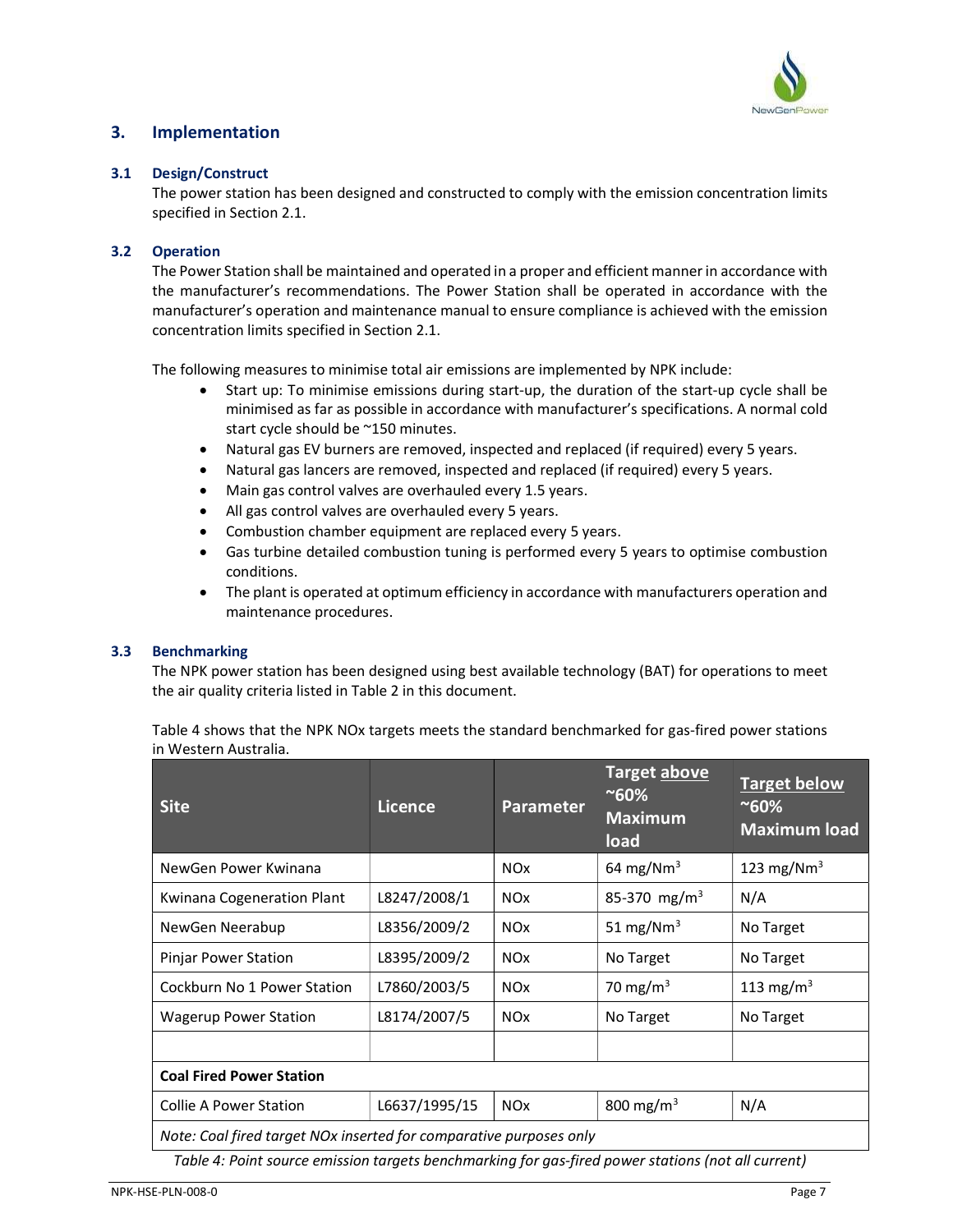

### 3.4 Roles and Responsibilities



| <b>Role</b>                                                        | <b>Responsibility</b>                                                                                                                                                                                                                                                                                                                                                                                                                                                                             |  |  |
|--------------------------------------------------------------------|---------------------------------------------------------------------------------------------------------------------------------------------------------------------------------------------------------------------------------------------------------------------------------------------------------------------------------------------------------------------------------------------------------------------------------------------------------------------------------------------------|--|--|
| Chief Executive Officer (CEO)                                      | Ensure review of compliance with this SEMP (conducted as<br>required).<br>Ensure all licences and permits are obtained and<br>maintained.<br>Ensure all obligations and commitments are<br>communicated and actioned.<br>Maintain effective relationships with stakeholders<br>including regulatory authorities and Cockburn Sound<br>Management Council.                                                                                                                                         |  |  |
| <b>Station Manager</b>                                             | Ensure contract documentation specifies the<br>$\bullet$<br>responsibilities of contractors in regard to the<br>requirements of this SEMP.<br>Assist with review of compliance with this SEMP.<br>$\bullet$<br>Assist with meeting environmental monitoring and<br>reporting requirements.<br>Responsible for compliance with legislative requirements.<br>Ensure effective communication with Team Leaders.<br>$\bullet$<br>Liaison with stakeholders and regulatory authorities as<br>required. |  |  |
| Project Engineer, Engineering<br>Manager and Production<br>Manager | Ensure staff and contractors are familiar with the<br>$\bullet$<br>requirements of this SEMP.<br>Responsible for compliance with the administering<br>authority.<br>Responsible for the development of appropriate work<br>procedures and ensuring that staff are trained in their use.                                                                                                                                                                                                           |  |  |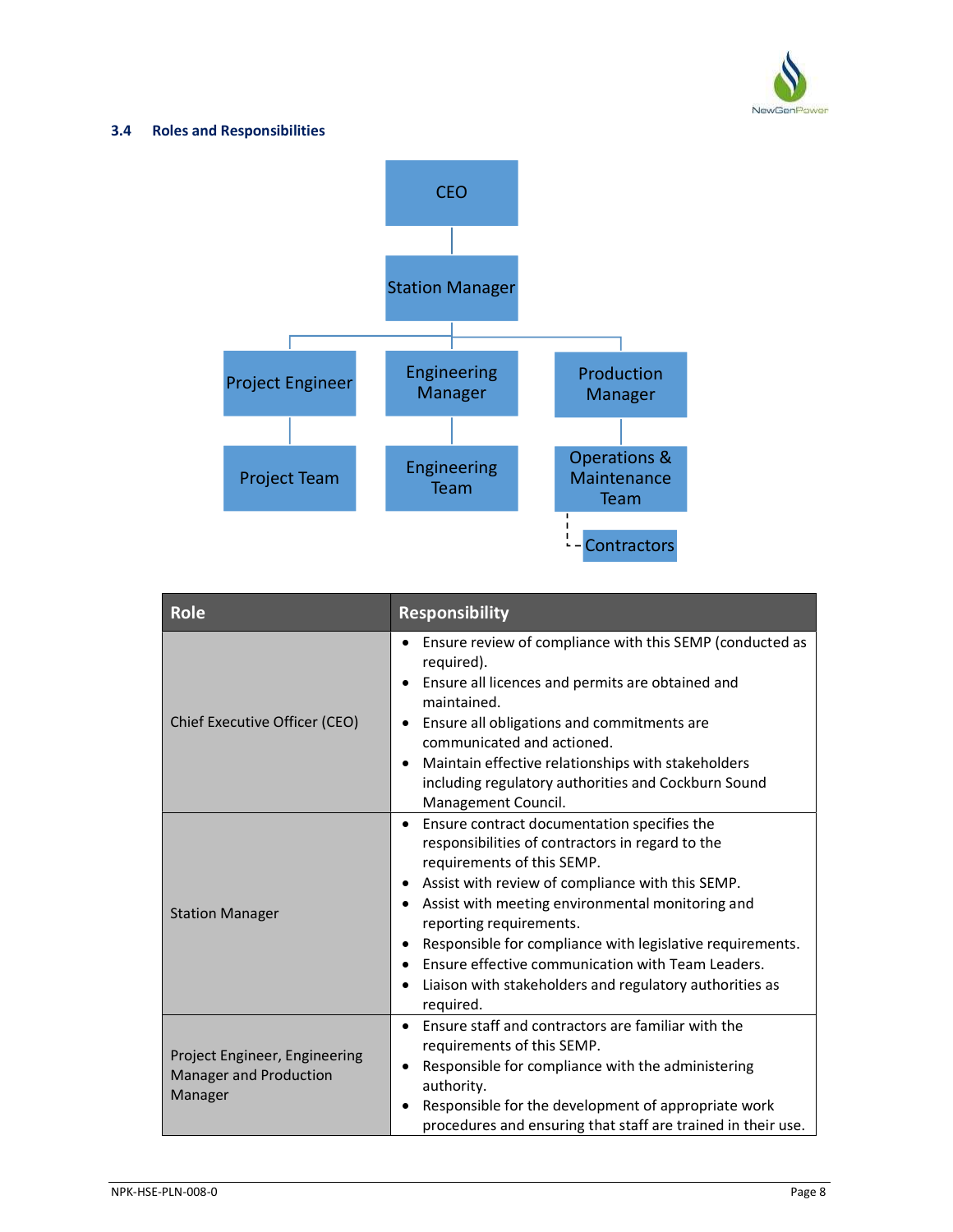

| <b>Role</b>                                                            | <b>Responsibility</b>                                                                                                                                                                                                                                                                                                                                                                                                                                                                                                          |
|------------------------------------------------------------------------|--------------------------------------------------------------------------------------------------------------------------------------------------------------------------------------------------------------------------------------------------------------------------------------------------------------------------------------------------------------------------------------------------------------------------------------------------------------------------------------------------------------------------------|
|                                                                        | Ensure staff are trained to competently conduct tasks<br>required by this SEMP, appropriate licences and other<br>legal requirements.<br>Ensure instances of breach or potential breach of any<br>legislation or licence conditions are identified, reported<br>and actioned as required by regulation or the Site Access<br>Agreement with Synergy.<br>Ensure potential environmental hazards are identified and<br>reported.<br>Ensure ongoing effective communication with staff and<br>contractors.                        |
| Project Team, Engineering Team<br>and Operations & Maintenance<br>Team | Every NewGen staff member has a general environmental<br>duty that will be undertaken through appropriate training,<br>work practices and event reporting.<br>It is the responsibility of every NewGen staff member to<br>report instances of breach or potential breach of any<br>legislation or licence conditions.<br>Comply with directions and procedures required by this<br>$\bullet$<br>SEMP.<br>Ensure that contractors and other persons working at<br>NewGen sites undertake works in accordance with this<br>SEMP. |
| Contractors                                                            | Shall comply with this SEMP as if they were NewGen staff<br>members.                                                                                                                                                                                                                                                                                                                                                                                                                                                           |

# 4. Monitoring

### 4.1 Atmospheric Emissions

Sampling and analysis of air pollutants shall be undertaken to determine the emission parameters specified in Table 5. Sampling will be undertaken in the Power Station exhaust stack at a location established in accordance with the requirements of Australian Standard AS4323.1 – 1995 - Stationary source emission method 1 – selection of sampling positions.

| Pollutant/para<br>meter                                 | <b>Units of</b><br>measure       | <b>Method</b>                                                                               | <b>Frequency</b>                     |
|---------------------------------------------------------|----------------------------------|---------------------------------------------------------------------------------------------|--------------------------------------|
| Oxides of nitrogen                                      | mg/m <sup>3</sup>                | <b>USEPA Method 7E (stack</b><br>testing) or USEPA - PS-16 for<br>continuous monitoring $1$ | Post commissioning<br>and continuous |
| Carbon monoxide                                         | mg/m <sup>3</sup>                | USEPA Method 10                                                                             | Post commissioning<br>and annual     |
| Velocity,<br>temperature and<br>volumetric flow<br>rate | m/s, $\degree$ C, m $\degree$ /s | <b>USEPA Method 2</b>                                                                       | Post<br>commissioning and<br>annual  |

l

<sup>&</sup>lt;sup>1</sup> The DER (now DWER) has approved the replacement of the NPK hardware CEMS system with a software PEMS system provided that the system is compliant to USEPA PS-16 which the NewGen system is. A quality manual has been developed for this system and can be submitted to the DWER on request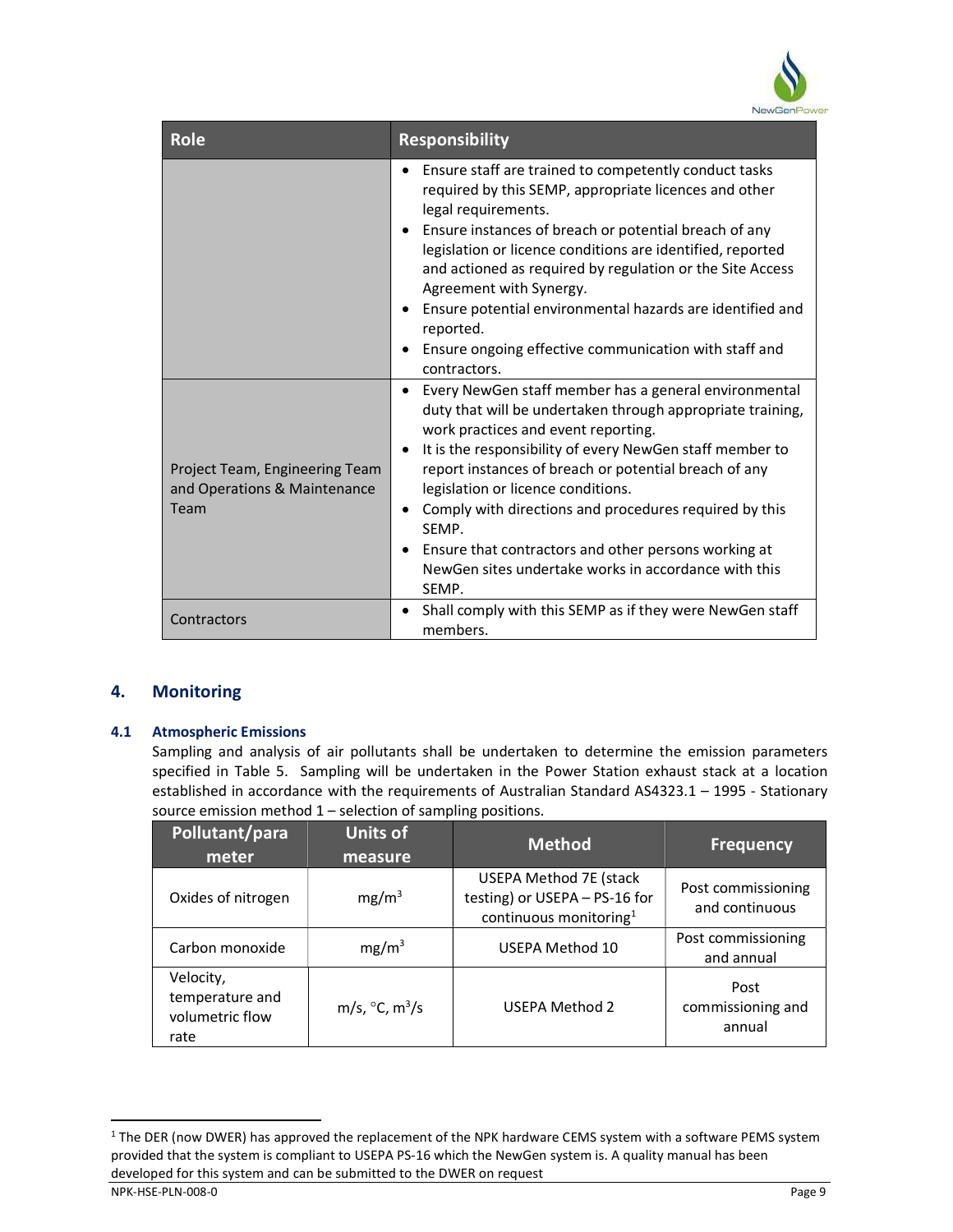

| Pollutant/para<br>meter              | <b>Units of</b><br>measure | <b>Method</b>                      | <b>Frequency</b>                      |
|--------------------------------------|----------------------------|------------------------------------|---------------------------------------|
| Moisture content                     | $% H2O$ of stack<br>gas    | USEPA Method 4 or USEPA<br>Alt-008 | Post commissioning<br>and annual      |
| Dry gas density,<br>molecular weight | $kg/m3$ , g/gmol           | <b>USEPA Method 3</b>              | Post<br>commissioning and<br>annual   |
| Carbon dioxide,<br>oxygen            | %, $v/v$                   | <b>USEPA Method 3A</b>             | Post commissioning<br>and annual      |
| VOCs n-propane<br>equivalent         | mg/m <sup>3</sup>          | <b>USEPA Method 18</b>             | Post<br>commissioning and<br>annually |

Table 5: Emissions monitoring parameters

### 4.2 Operational Parameters

NewGen will continuously monitor the Power Station operational parameters in accordance with the manufacturer's operation and maintenance manual.

### 4.3 Complaints

An online complaint system (MYOSH) has been established to record complaints from the community including those associated with air emissions from the power station. The following information about each complaint shall be recorded if a complaint is received:

- Name of complainant (anonymous if preferred);
- Address/general location of complainant when incident occurred;
- Nature of incident (e.g. odour, dust, fallout);
- Detailed description of incident (e.g. if odour, what did the odour smell like?); and
- Date/time including:
	- o When complaint logged;
	- o When incident occurred; and
	- o If ongoing, frequency and duration of incidents.

The Power Station Operator shall investigate all complaints and, where the power station is likely to be the cause of the incident the Operator shall take actions to ensure that the cause is rectified and implement measures to ensure that there is minimal risk of the incident recurring.

The following information shall be recorded following a complaint:

- Details of the activities undertaken at the time of the incident (e.g. normal operations at X% capacity, shut down, upset);
- Details of the nature of any abnormal activities or operational conditions;
- Results of on-site observations and investigations;
- Results of on-site observations of wind speed, wind direction and cloud cover;
- Details of actions taken on-site, if any required, to alter activities to alleviate or mitigate the effects of the incident;
- Operator's conclusion as to the cause of the incident including:
	- o Is the incident likely to be due to on-site activities? and
	- $\circ$  If the incident is likely to be due to on-site activities, detail the specific activities responsible and mitigation measures that will be implemented to reduce the risk of the incident recurring.
- Steps taken to notify complainant of the outcomes.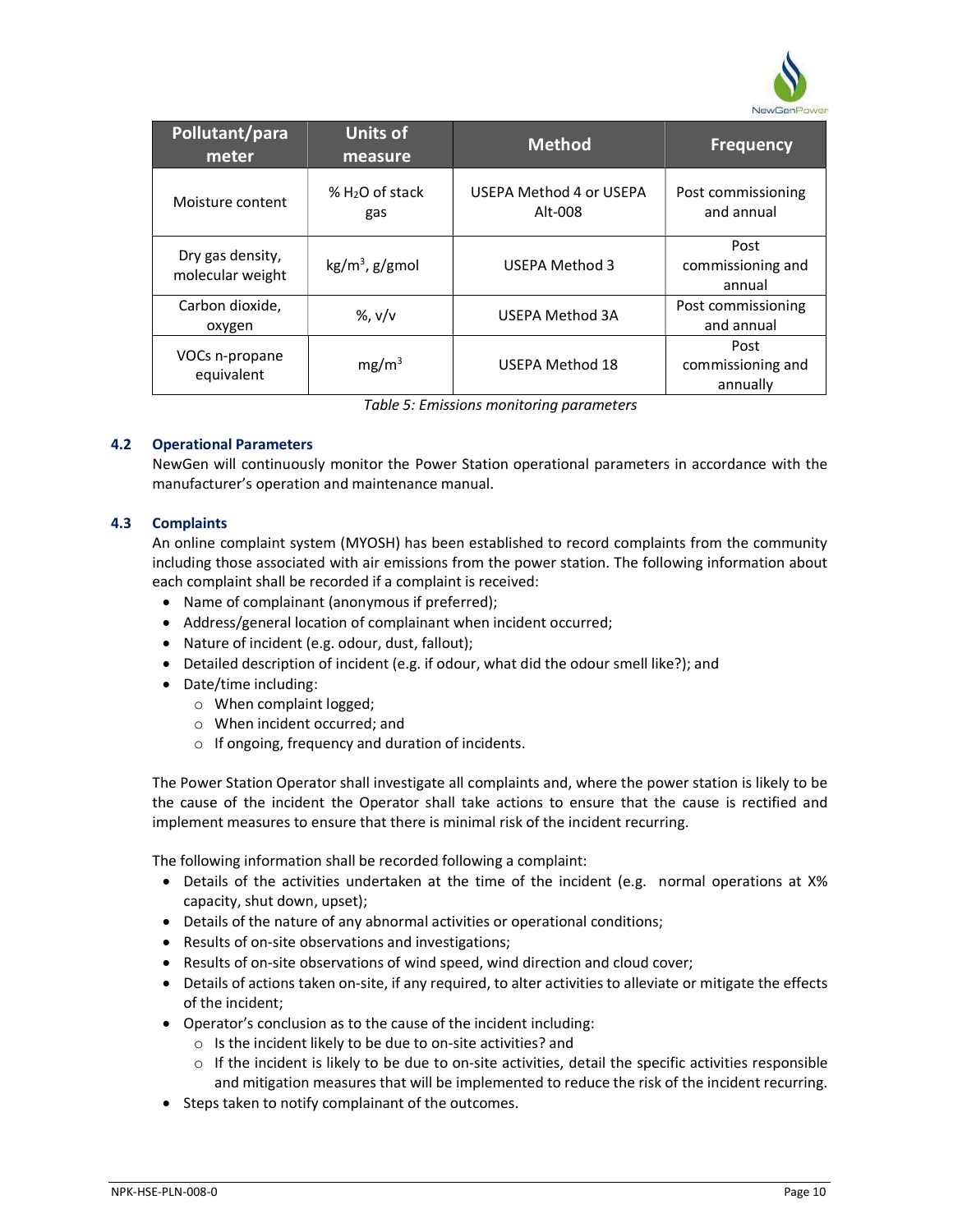

# 5. Contingencies

The following mechanisms have been established and will continue to be implemented to identify actual and apparent non- conformance with the SEMP:

| <b>Trigger</b>                                                                                                                                                      | <b>Action</b>                                                                                                                         | <b>Response</b>                                                                                                                                                                                                 |
|---------------------------------------------------------------------------------------------------------------------------------------------------------------------|---------------------------------------------------------------------------------------------------------------------------------------|-----------------------------------------------------------------------------------------------------------------------------------------------------------------------------------------------------------------|
| Lapse in continuous<br>monitoring of NO <sub>x</sub> data via<br><b>PEMS</b>                                                                                        | Alarm to sound in control<br>room with internal notification<br>stating NOx is not being<br>monitored continuously                    | Initiate investigation of cause<br>and implement remedial<br>strategies as appropriate prior<br>to non-compliance occurring                                                                                     |
|                                                                                                                                                                     |                                                                                                                                       | Report incident and duration<br>of event(s) with explanation<br>of cause and remedial<br>strategies in AER to DWER.                                                                                             |
| Lapse in continuous<br>monitoring of process<br>parameters to ensure<br>combustion efficiency and<br>power station efficiencies are<br>maintained at optimum levels | Alarm to sound in control<br>room with internal notification<br>stating process parameters<br>are not being monitored<br>continuously | Initiate investigation of cause<br>and implement remedial<br>strategies as appropriate prior<br>to non-compliance occurring<br>(where possible)<br>Report incident and duration<br>of event(s) with explanation |
|                                                                                                                                                                     |                                                                                                                                       | of cause and remedial<br>strategies in AER to DWER.                                                                                                                                                             |
| Exceedance of the emission<br>to air limits specified in Table<br>1 (either via PEMS for NOx or                                                                     | Alarm to sound in control<br>room with internal notification<br>stating NOx 1 hour average                                            | Continue to monitor as per<br>requirements of plan                                                                                                                                                              |
| on a campaign basis in<br>accordance with Table 4).                                                                                                                 | has been exceeded                                                                                                                     | Determine cause of<br>exceedance and where<br>necessary Initiate<br>investigation of cause and<br>implement remedial<br>strategies as appropriate prior<br>to non-compliance occurring<br>(where possible)      |
|                                                                                                                                                                     |                                                                                                                                       | Report incident and duration<br>of event(s) with explanation<br>of cause and remedial<br>strategies in AER to DWER.                                                                                             |

Table 6: Trigger Action Response Table

# 6. Stakeholder Consultation

Comments received from stakeholders during the original development have been incorporated into this SEMP. The Kwinana Progress Association and the KABZ Community Group stated that in-line NOx monitoring should be done, and this has been included in the Power Station design. These comments were published in NewGen Power's Environmental Protection Statement July 2005.

The SEMP is publicly available via the NewGen Power Kwinana website (http://newgenpowerkwinana.com.au/). Should the SEMP be revised or amended, the new revision will be uploaded to the website.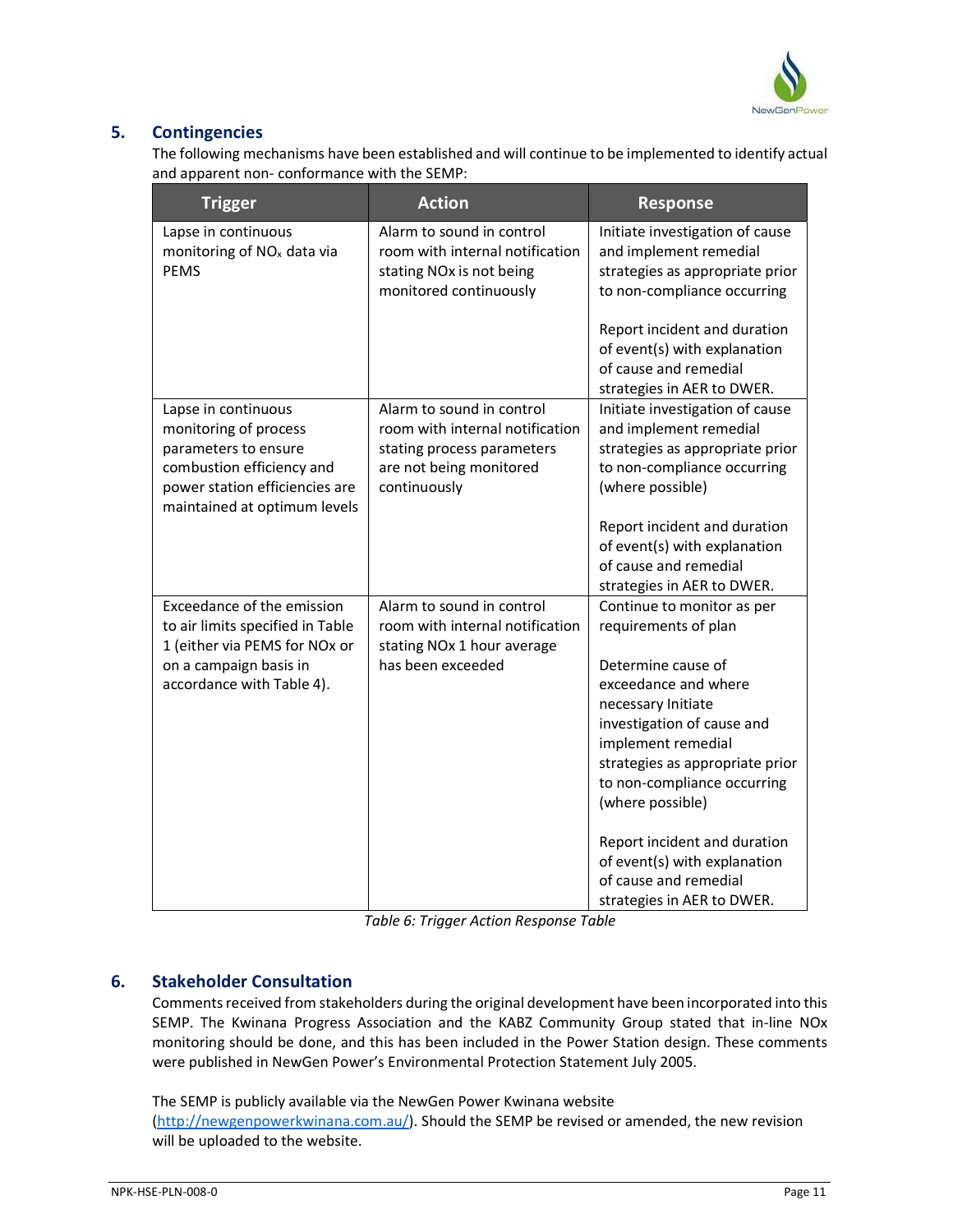

NewGen Power will respond directly to all comments received from stakeholders on the SEMP and will report on stakeholder communications in its annual report.

# 7. Auditing

Annual internal audits and an annual external audit will be conducted as specified in the Operational Environmental Management Plan. These audits will assess compliance with this SEMP.

### 8. Review and Revision

Review of this SEMP will be undertaken by the Engineering Team on an annual basis and updated where necessary or:

- following a significant environmental incident; or
- when there is a need to improve performance in an area of environmental impact.

### 9. Reporting

#### 9.1 Annual Report

In accordance with MS698 Condition 5.1, an annual report will be prepared within three months of completion of the first year of operation and annually thereafter, that:

- Summarises compliance with the SEMP conditions;
- Provides details of any incidents of non-compliance with the SEMP conditions;
- Summarises air pollution monitoring data collected as part of this SEMP;
- Summarises complaints; and
- Summarises outcomes of auditing.

The report will be prepared in accordance with the Department of Water and Environmental Regulation's guidelines for performance and compliance reporting. The annual report will be made publicly available.

#### 9.2 Annual Environmental Report

NPK will also prepare an Annual Environmental Report (AER) in accordance with L8271/2008/1 submitted to DWER. The AER will be submitted within 60 calendar days following the end of the annual period in the format and forms specified in Table 4.2.1 of the Licence.

The following information will be provided in the AER:

- Summary of any failure or malfunction of any pollution control equipment or any incidents that have occurred during the year and any action taken;
- Annual Audit Compliance Report;
- Complaints summary:
- Limit and target exceedances;
- Emissions to Air: Volumetric flow rate, carbon dioxide, oxygen, moisture content, nitrogen oxides;
- Emissions to surface water: Residual chlorine and temperature;
- Temperature of cooling water;
- List of quality assurance procedures required to ensure compliance with the licence: and
- Assessment of the information contained within the report against previous monitoring results and Licence limits and/or targets.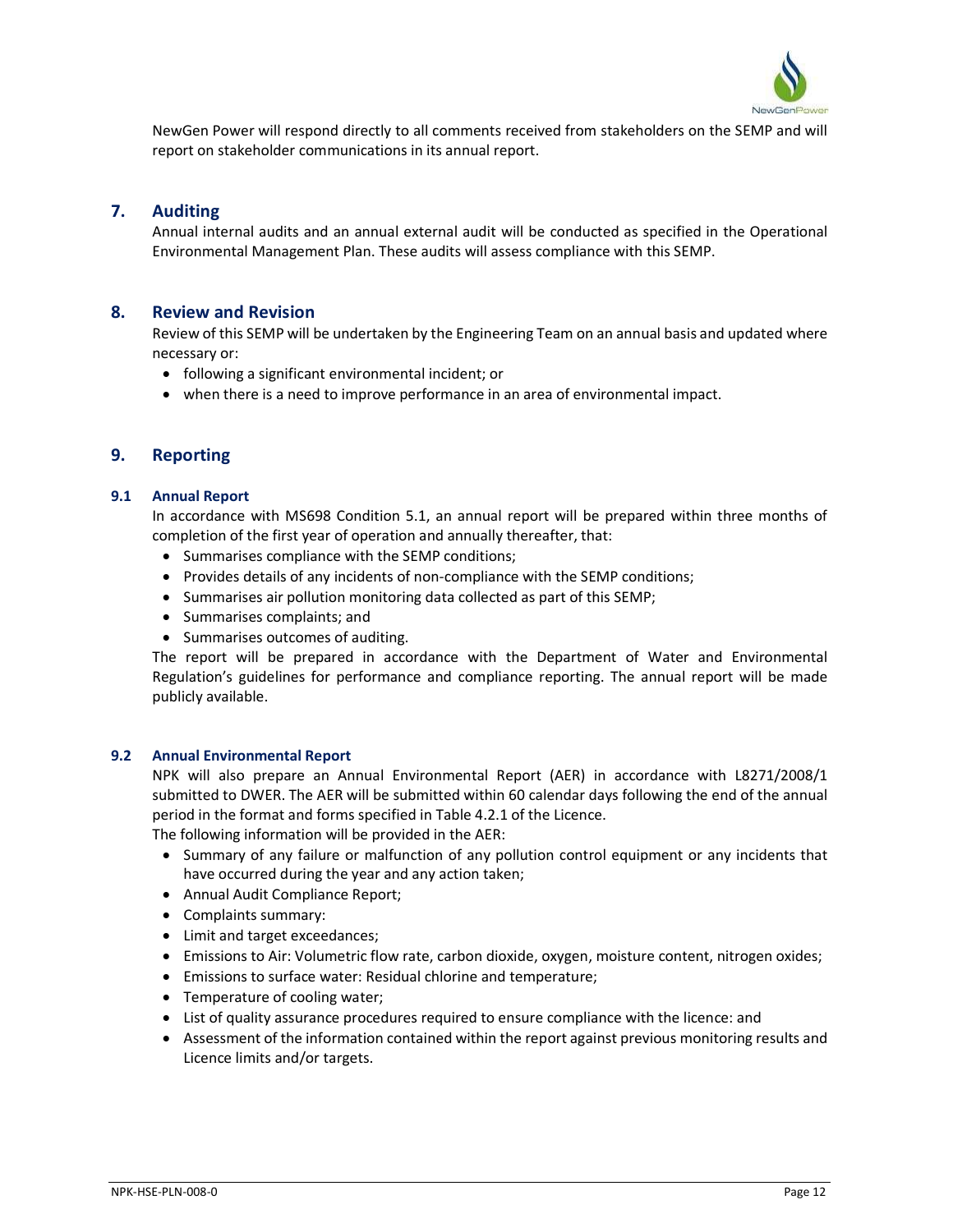

## 9.3 Record Keeping

The following records are to be kept on site and made available to an EPA representative on request:

- Emissions monitoring reports and data;
- All environmental complaints maintain complaints register;
- External reporting to EPA, including annual reports; and
- Daily checklists.

# 10. Key Management Actions Table

| <b>Timing/Phase</b><br>Ref#<br><b>Status</b><br><b>Action</b><br><b>Reporting/Evidence</b> |  |
|--------------------------------------------------------------------------------------------|--|
| Result submitted to<br>SEMP1<br>Post-<br><b>Monitor emissions</b>                          |  |
| from the exhaust<br>DWER in post-<br>commissioning                                         |  |
| stack as specified in<br>commissioning                                                     |  |
| <b>EMP Section 2.1</b><br>compliance report                                                |  |
| Notification letter sent<br><b>Monitor NOx</b><br>SEMP2<br>Ongoing                         |  |
| emissions from the<br>to DWER in the event of                                              |  |
| exhaust stack as<br>an exceedance,                                                         |  |
| specified in Section<br>summarise                                                          |  |
| 2.1<br>performance in annual                                                               |  |
| report, logged data                                                                        |  |
| available on request.                                                                      |  |
| SEMP3<br>Ongoing<br>Monitor power plant<br>Summarise                                       |  |
| operational<br>performance in annual                                                       |  |
| report, logged data<br>parameters as                                                       |  |
| specified in Section<br>available on request.                                              |  |
| 4.2                                                                                        |  |
| Summarise<br>SEMP4<br>Ongoing<br>Monitor and respond                                       |  |
| to community<br>performance in annual                                                      |  |
| complaints, record<br>report, logged data                                                  |  |
| actions as specified in<br>available on request.                                           |  |
| Section 4.3                                                                                |  |
| SEMP5<br>Annual<br>Monitor carbon<br>Summarise                                             |  |
| performance in annual<br>monoxide, VOCs and                                                |  |
| other stack<br>report, logged data                                                         |  |
| available on request.<br>parameters as                                                     |  |
| specified in Section<br>4.1                                                                |  |
| SEMP6<br>Annual                                                                            |  |
| Prepare annual<br>Analyse monitoring<br>compliance report<br>results, submit to DWER       |  |
| with annual report                                                                         |  |
| Complete maintenance<br>Preventative<br>SEMP7<br>Ongoing                                   |  |
| log, logged data<br>maintenance                                                            |  |
| available on request                                                                       |  |

Table 7: Key management actions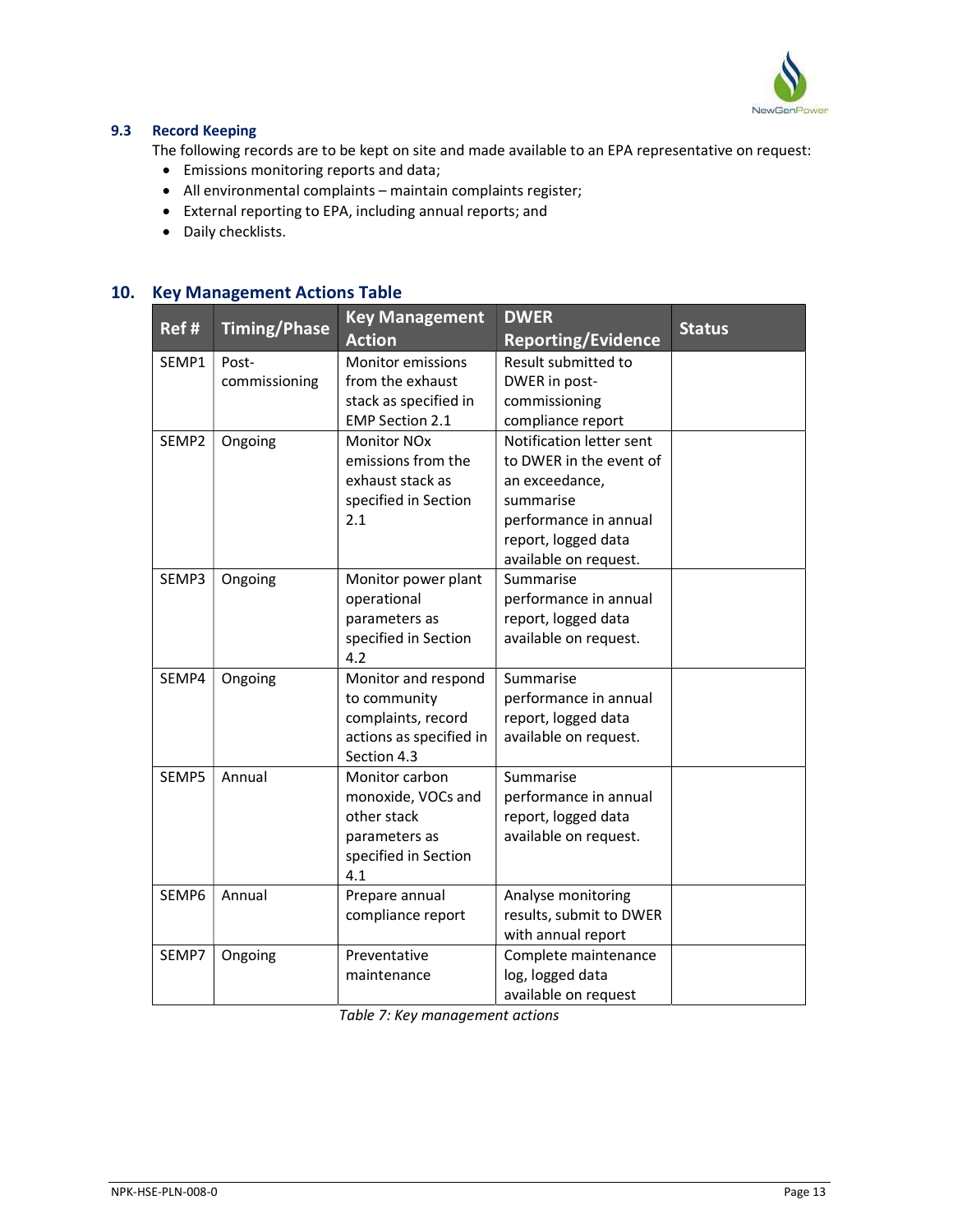

## 11. References

# Reference

DER (2008). Environmental Protection Act 1986, NewGen Power Kwinana Pty Ltd, Licence Environmental Protection Authority (EPA) 2020. Environmental Factor Guideline: Air Quality. Environmental Protection Authority. Perth, WA.

[https://www.epa.wa.gov.au/sites/default/files/Policies\_and\_Guidance/EFG%20 %20Air%20Quality%20-%2003.04.2020.pdf]

Kwinana Industries Council (no date). Air Quality Management in Kwinana. Fact sheet on Nitrogen Dioxide. Kwinana Industries Council, Perth, WA.

L8271/2008/1. October 2005. Department of Environmental Regulation, Perth WA.

NewGen Power Kwinana (2006). Greenhouse Gas Abatement Programme. NewGen Power Kwinana, Perth WA

NewGen Power Kwinana (2021). Greenhouse Gas Management Plan. NewGen Power Kwinana, Perth WA.

Ramboll (2019). Kwinana NewGen Power Station Air Quality Impact Assessment. Ramboll, Perth WA. SLR (2020). Bypass Diverter Damper System - Air Quality Impact Assessment. SLR Consulting Australia Pty Ltd.

Standards Association of Australia (1995). AS 4323.1-1995: Stationary source emission method 1 – selection of sampling positions. Homebush, NSW.

# 12. Acronyms

| <b>Acronym</b>        | <b>Definition</b>                                |
|-----------------------|--------------------------------------------------|
| <b>AER</b>            | Annual Environmental Report                      |
| <sub>CC</sub>         | Combined Cycle                                   |
| <b>CCGT</b>           | <b>Combined Cycle Gas Turbine</b>                |
| <sub>CO</sub>         | Carbon Monoxide                                  |
| <b>DWER</b>           | Department of Water and Environmental Regulation |
| <b>EPA</b>            | <b>Environmental Protection Authority</b>        |
| GGAP                  | Greenhouse Gas Abatement Programme               |
| <b>GHG</b>            | Greenhouse Gas                                   |
| <b>GLG</b>            | <b>Ground Level Concentrations</b>               |
| GT                    | <b>Gas Turbine</b>                               |
| <b>HRSG</b>           | Heat Recovery Steam Generator                    |
| <b>KIC</b>            | Kwinana Industries Council                       |
| <b>MS698</b>          | <b>Ministerial Statement 698</b>                 |
| NO <sub>2</sub>       | Nitrogen Dioxide                                 |
| <b>NO<sub>x</sub></b> | Nitrogen Oxides                                  |
| <b>PEMS</b>           | <b>Predictive Emission Monitoring System</b>     |